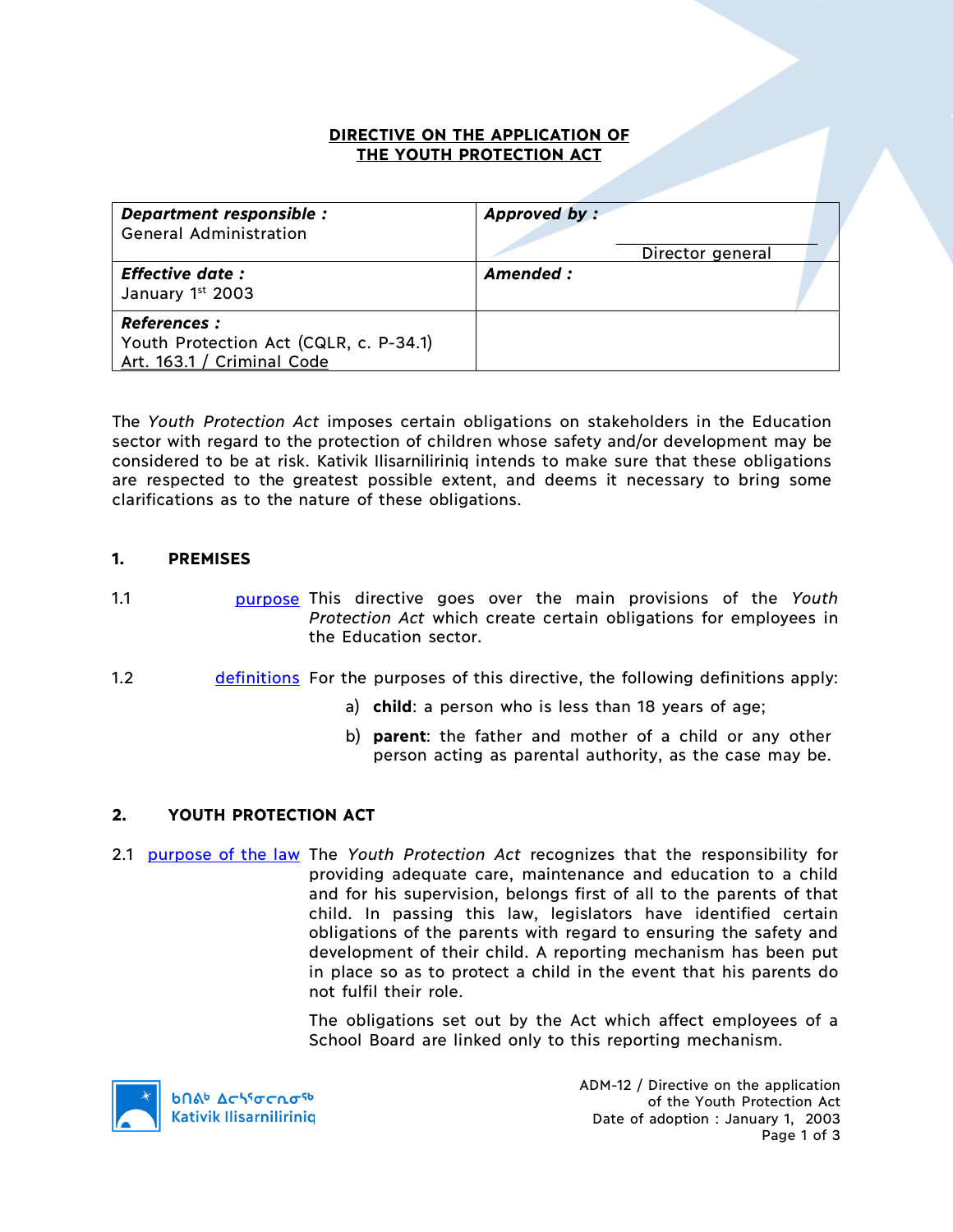- 2.2 intervention of the The Director of Youth Protection is responsible for the application Director of Youth of the Act and must intervene whenever there are reasonable Protection grounds for believing that the safety and development of a child are, or may be, at risk.
- 2.3 safety and For the purposes of the law, the safety and/or development of a development of child is deemed to be at risk:
	- the child
- a) if the parents are deceased or are not, in effect, providing for the child's care, maintenance and/or education;
- b) if the child's mental or affective development is impaired by the absence of adequate care, or by the isolation in which he is being kept, or by serious and prolonged affective rejection on the part of the parents;
- c) if the child's physical health is threatened by the absence of adequate care;
- d) if the child is deprived of adequate material living conditions in response to his needs;
- e) if the child is under the care of a person whose behaviour and/or lifestyle threatens to place him in moral or physical danger;
- f) if the child is forced or coerced to beg, to perform work that is out of proportion with his ability, or to perform in a spectacle in a manner that is unacceptable with respect to his age;
- g) if the child is a victim of sexual abuse or is subject to physical mistreatment as a result of abuse or negligence;
- h) if the child exhibits serious behaviour problems, and the parents do not take the necessary measures to end the situation which jeopardizes the safety and/or development of their child or are unsuccessful in doing so.
- health and safety However, the safety and/or development of a child is not considered to be at risk, even if his parents are deceased, if a person fulfilling that role is in effect providing for the care, maintenance and education of that child, in response to his needs.